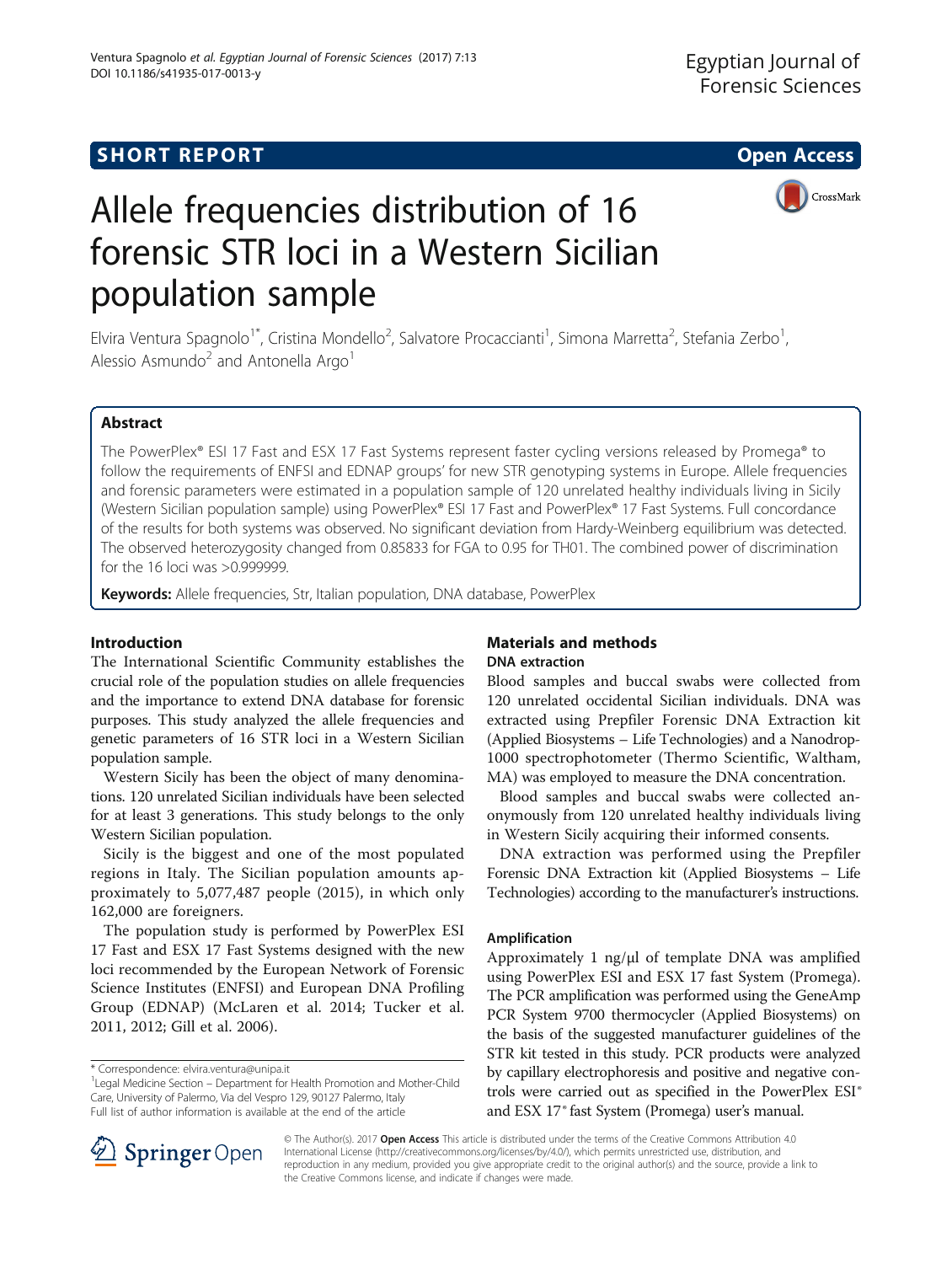<span id="page-1-0"></span>

|                          |         |        | Table 1 Allele frequency distribution of 16 STR in the studied population |         |         |          |         |         |       |         |        |          |       |       |       |       |
|--------------------------|---------|--------|---------------------------------------------------------------------------|---------|---------|----------|---------|---------|-------|---------|--------|----------|-------|-------|-------|-------|
| $\frac{A}{B}$            | D1S1656 | D2S441 | D2S1338                                                                   | D3S1358 | D8S1179 | D10S1248 | D125391 | D16S539 | D1851 | D19S433 | D21S11 | D22S1045 | FGA   | TH01  | ≫Х    | SE33  |
| $\circ$                  |         |        |                                                                           |         |         |          |         |         |       |         |        |          |       | 0.254 |       |       |
| $\overline{\phantom{a}}$ |         |        |                                                                           |         |         |          |         |         |       |         |        |          |       | 0.179 |       |       |
| $\infty$                 |         |        |                                                                           |         | 0.033   |          |         | 0.054   |       |         |        |          |       | 0.167 |       |       |
| $\sigma$                 |         | 0.004  |                                                                           |         | 0.029   |          |         | 0.150   |       |         |        |          |       | 0.192 |       |       |
| 9.3                      |         |        |                                                                           |         |         |          |         |         |       |         |        |          |       | 0.179 |       |       |
| $\supseteq$              | 0.013   | 0.146  |                                                                           |         | 0.092   |          |         | 0.038   | 0.017 |         |        |          |       | 0.029 |       | 0.004 |
| $\overline{-}$           | 0.079   | 0.363  |                                                                           |         | 0.075   |          |         | 0.279   | 0.017 | 0.013   |        | 0.113    |       |       |       |       |
| 11.3                     |         | 0.083  |                                                                           |         |         |          |         | 0.004   |       |         |        |          |       |       |       |       |
| $\simeq$                 | 0.108   | 0.058  |                                                                           |         | 0.088   | 0.025    | 0.004   | 0.300   | 0.175 | 0.150   |        | 0.004    |       |       | 0.008 | 0.008 |
| 12.2                     |         |        |                                                                           |         |         |          |         |         |       | 0.004   |        |          |       |       |       | 0.004 |
| $\overline{\mathbb{C}}$  | 0.058   | 0.025  | 0.013                                                                     | 0.004   | 0.308   | 0.283    |         | 0.154   | 0.154 | 0.175   |        | 0.004    |       |       |       | 0.004 |
| 13.2                     |         |        |                                                                           |         |         |          |         |         |       | 0.008   |        |          |       |       |       |       |
| 13.3                     |         | 0.004  |                                                                           |         |         |          |         |         |       |         |        |          |       |       |       |       |
| $\overline{z}$           | 0.063   | 0.292  | 0.008                                                                     | 0.046   | 0.204   | 0.283    |         | 0.017   | 0.179 | 0.321   |        | 0.058    | 0.004 |       | 0.100 | 0.029 |
| 14,2                     |         | 0.021  |                                                                           |         |         |          |         |         |       | 0.046   |        |          |       |       |       |       |
| $\overline{1}$           | 0.167   |        |                                                                           | 0.213   | 0.117   | 0.204    | 0.042   | 0.004   | 0.096 | 0.167   |        | 0.425    |       |       | 0.104 | 0.042 |
| 15.2                     |         |        |                                                                           |         |         |          |         |         |       | 0.021   |        |          |       |       |       | 0.004 |
| 15.3                     | 0.079   |        |                                                                           |         |         |          |         |         |       |         |        |          |       |       |       |       |
| $\overline{\mathcal{O}}$ | 0.121   | 0.004  | 0.058                                                                     | 0.300   | 0.038   | 0.129    | 0.017   |         | 0.142 | 0.067   |        | 0.288    |       |       | 0.221 | 0.063 |
| 16,2                     |         |        |                                                                           |         |         |          |         |         |       | 0.025   |        |          |       |       |       | 0.008 |
| 16.3                     | 0.050   |        |                                                                           |         |         |          |         |         |       |         |        |          |       |       |       |       |
| $\overline{\phantom{0}}$ | 0.046   |        | 0.242                                                                     | 0.250   | 0.017   | 0.063    | 0.096   |         | 0,092 |         |        | 0.092    |       |       | 0.292 | 0.071 |
| 17,2                     |         |        |                                                                           |         |         |          |         |         |       | 0.004   |        |          |       |       |       |       |
| 17.3                     | 0.146   |        |                                                                           |         |         |          | 0.004   |         |       |         |        |          |       |       |       |       |
| $\overset{\infty}{=}$    | 0.004   |        | 0.079                                                                     | 0.179   |         | 0.013    | 0.242   |         | 0.058 |         |        | 0.017    | 0.021 |       | 0.233 | 0.083 |
| $18.1\,$                 |         |        |                                                                           |         |         |          | 0.004   |         |       |         |        |          |       |       |       |       |
| 18.2                     |         |        |                                                                           |         |         |          |         |         |       |         |        |          |       |       |       | 0.004 |
| 18.3                     | 0.063   |        |                                                                           |         |         |          | 0.025   |         |       |         |        |          |       |       |       |       |
| $\overline{0}$           |         |        | 0.096                                                                     | 0.008   |         |          | 0.088   |         | 0.042 |         |        |          | 0.058 |       | 0.029 | 0,075 |
| 19,2                     |         |        |                                                                           |         |         |          |         |         |       |         |        |          |       |       |       | 0.004 |
| 19.3                     | 0.004   |        | 0.008                                                                     |         |         |          | 0.008   |         |       |         |        |          |       |       |       |       |
| $20\,$                   |         |        | 0.158                                                                     |         |         |          | 0.146   |         | 0.025 |         |        |          | 0.108 |       | 0.013 | 0.075 |
| 20.2                     |         |        |                                                                           |         |         |          |         |         |       |         |        |          |       |       |       | 0,103 |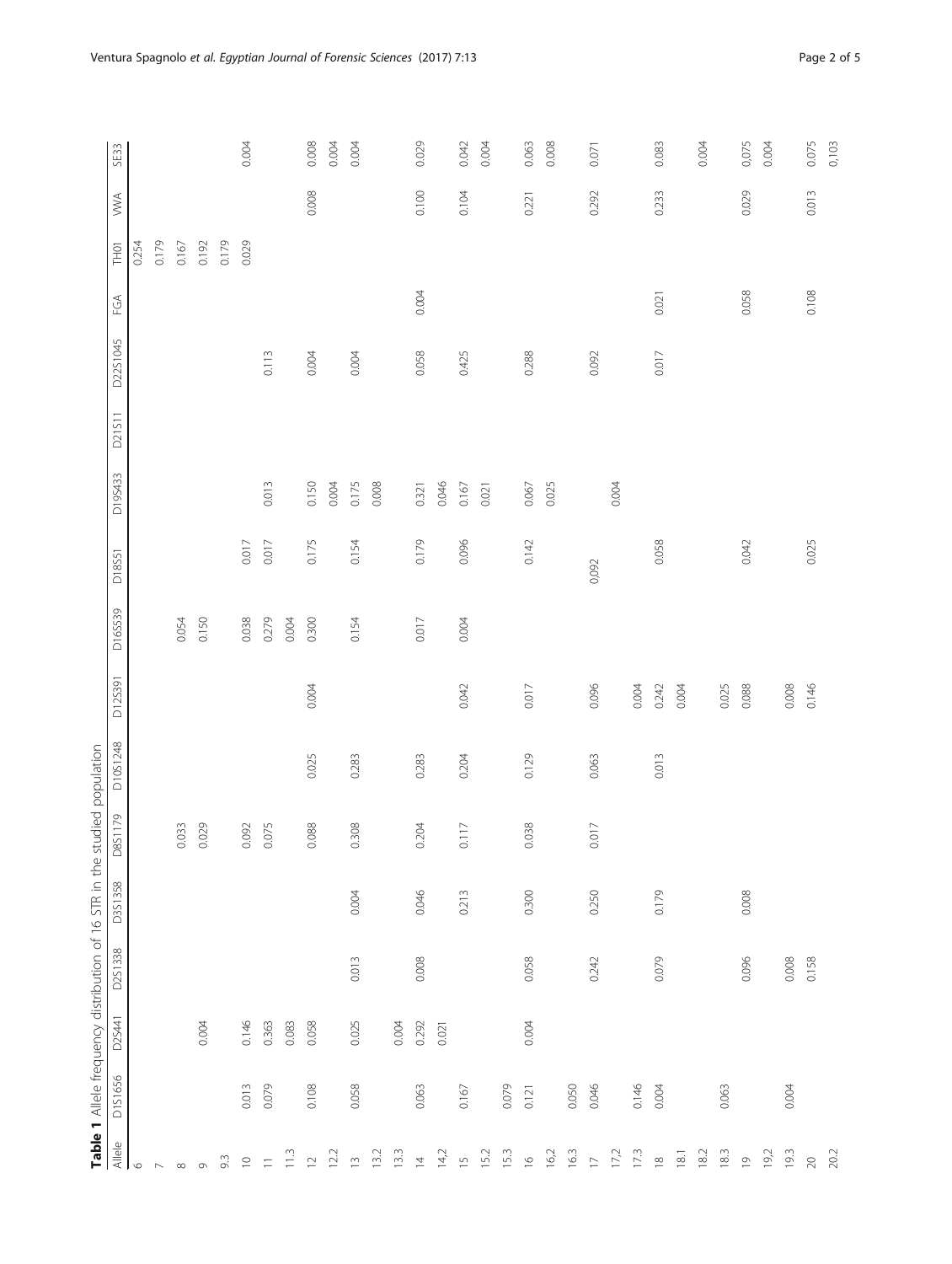|                                                                  | Table 1 Allele frequency distribution of 16 STR in the studied population (Continued) |       |       |       |       |       |
|------------------------------------------------------------------|---------------------------------------------------------------------------------------|-------|-------|-------|-------|-------|
| $\overline{\mathfrak{L}}$                                        | 0.025                                                                                 | 0.104 |       |       | 0.158 | 0.021 |
| 21.2                                                             |                                                                                       |       |       |       | 0.004 | 0.013 |
| $\geq$                                                           | 0.046                                                                                 | 0.075 |       |       | 0.158 | 0.013 |
| 22.2                                                             |                                                                                       |       |       |       | 0.008 | 0.013 |
| 22.3                                                             |                                                                                       |       |       |       | 0.013 |       |
| $\gtrsim$                                                        | 0.113                                                                                 | 0.067 |       |       | 0.183 |       |
| 23,2<br>23.3                                                     |                                                                                       |       |       |       |       | 0.042 |
|                                                                  | 0.004                                                                                 |       |       |       |       |       |
| $\overline{2}4$                                                  | 0.050                                                                                 | 0.050 | 0.004 |       | 0.154 | 0.004 |
| 24.2                                                             |                                                                                       |       |       |       | 0.004 | 0.025 |
| 24.3                                                             |                                                                                       |       |       |       | 0.004 |       |
| 25<br>25.2                                                       | 0.075                                                                                 | 0.017 |       |       | 0.104 |       |
|                                                                  |                                                                                       |       |       |       |       | 0.021 |
| $\gtrsim$                                                        | 0.021                                                                                 | 0.013 |       | 0.004 | 0.013 |       |
| 26.2                                                             |                                                                                       |       |       |       |       | 0.042 |
| $\gtrsim$                                                        | 0.004                                                                                 |       |       | 0.017 |       | 0.004 |
| 27.2                                                             |                                                                                       |       |       |       |       | 0.046 |
| $28\,$                                                           |                                                                                       |       |       | 0.146 | 0.004 | 0.004 |
| 28.2                                                             |                                                                                       |       |       |       |       | 0.063 |
| 29<br>29.2                                                       |                                                                                       |       |       | 0.225 |       |       |
|                                                                  |                                                                                       |       |       | 0.004 |       | 0.050 |
| $30$                                                             |                                                                                       |       |       | 0.192 |       |       |
| 30.2                                                             |                                                                                       |       |       | 0.021 |       | 0.054 |
|                                                                  |                                                                                       |       |       | 0.083 |       |       |
| $\frac{1}{2}$                                                    |                                                                                       |       |       | 0.158 |       | 0.029 |
|                                                                  |                                                                                       |       |       | 0.008 |       | 0.004 |
|                                                                  |                                                                                       |       |       | 0.113 |       | 0.013 |
| $\begin{array}{ccc}\n 32 & 2 \\ 32 & 33 \\ 33 & 2\n \end{array}$ |                                                                                       |       |       |       |       | 0.008 |
|                                                                  |                                                                                       |       |       | 0.029 |       |       |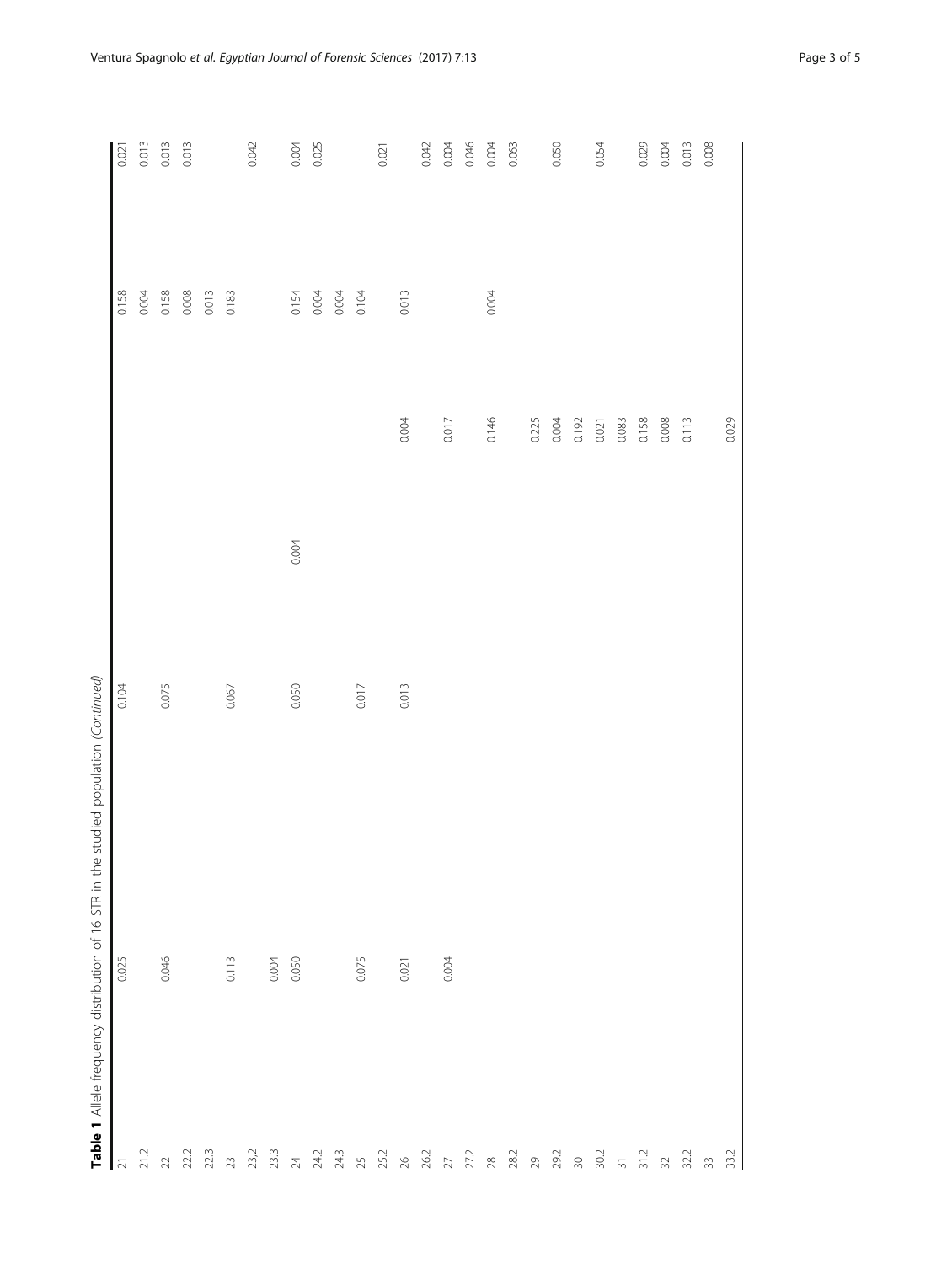<span id="page-3-0"></span>

|                |                            |         |               | Table 2 Parameters of forensic interest for the Sicilian p |         | nopulation                                                                                                                                                                                                   |          |                        |          |          |          |          |                |          |          |         |
|----------------|----------------------------|---------|---------------|------------------------------------------------------------|---------|--------------------------------------------------------------------------------------------------------------------------------------------------------------------------------------------------------------|----------|------------------------|----------|----------|----------|----------|----------------|----------|----------|---------|
| Allele         |                            |         |               | D1S1656 D2S441 D2S1338 D3S1358 D8S1                        | 179     | D10S1248                                                                                                                                                                                                     |          | D12S391 D16S539 D18S51 |          | D195433  | D21S11   | D2251045 | $\mathfrak{S}$ | THO1     | ≫<br>>   | SE33    |
| 오              | 883333                     | $-916$  |               | 866667 .941666                                             | 916666  | 941666                                                                                                                                                                                                       | 89167    | 9200                   |          |          |          | 93333    | 85833          | 9500     | 93333    | 93333   |
| $\mathbb{R}^2$ | 895889                     | .750    | 873246        | .767894                                                    | 824335  | 776802                                                                                                                                                                                                       | 87915    | 7800                   | 869426   | 808009   | 843322   | 711513   | 86844          | 805808   | 789716   | 95073   |
|                | 972222                     | 898888. | 16666         | .898333                                                    | 941666  | 911666                                                                                                                                                                                                       | 16666    | 907222                 | .965000  | 933888   | 940833   | 861250   | 9999907        | 925972   | 930972   | 999996  |
|                | 2.7777                     | .101111 | 8.802362      | .101666                                                    | 5.83334 | 8.83334                                                                                                                                                                                                      | 8.577639 | 9.277778               | 3.499999 | 6.611113 | 5.916666 | 13875    | 9.298611       | 7.402778 | 6.902778 | 3.77993 |
|                | 790545                     | 534698  | .750358       | 544739                                                     | .663827 | 565503                                                                                                                                                                                                       | 758939   | 577143                 | 737705   | .631701  | .689461  | 481865   | 7273922        | G10151   | 588902   | 9001    |
|                | 886764                     | 713072  | 861394        | 729116                                                     | 804562  | 741838                                                                                                                                                                                                       | 861050   | 748654                 | .855482  | 784013   | 826062   | 668039   | 8512339        | 776450   | 758317   | 970524  |
|                | P-value .1673              |         | .00002 .00077 | .6824                                                      | .1371   | 9507                                                                                                                                                                                                         | 0.02107  | 0009                   | 7550     | 7891     | .0092    | 8601     | 0.68866        | .6264    | 5312     | 0.02533 |
|                | Hardy-Weinberg equilibrium |         |               |                                                            |         | Ho observed heterozygosity, He expected heterozygosity, PD power of discrimination, PIC polymorphism information content, PE power of exclusion, PI typical paternity index, p probability of deviation from |          |                        |          |          |          |          |                |          |          |         |

| ٠<br>ļ<br>l<br>J                                   |
|----------------------------------------------------|
| I                                                  |
| ļ<br>ة<br>وكان<br>١                                |
| i<br>j<br>j<br>I                                   |
| J<br>j                                             |
| J                                                  |
| I<br>I<br>ł                                        |
| 10 <sup>1</sup><br>l<br>١<br>J<br>י<br>ו<br>J<br>I |
| $\frac{1}{1}$<br>ţ<br>j                            |
| ١<br>a compared to the company<br>j<br>J<br>I<br>Í |
| ı                                                  |
| I<br>í                                             |